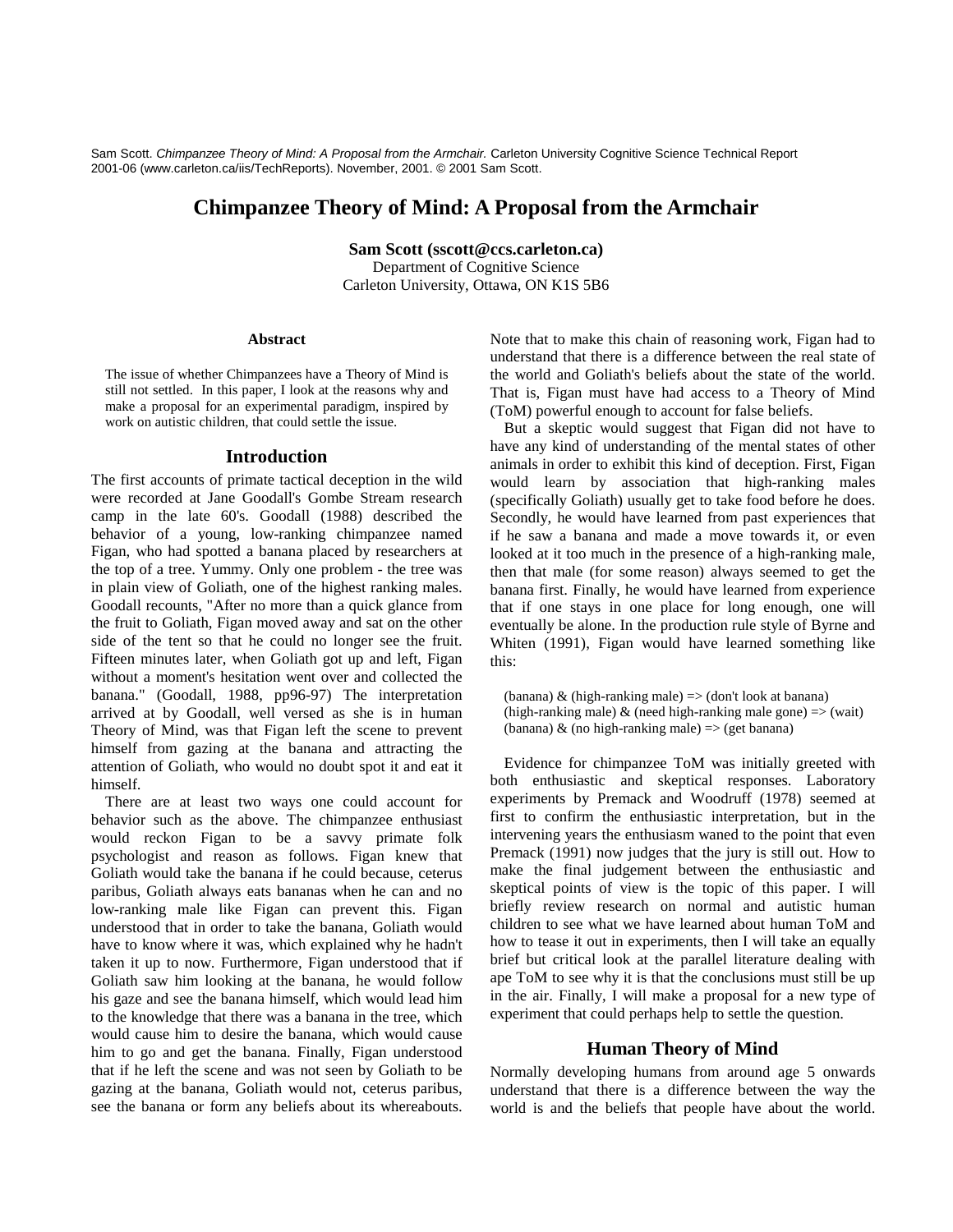They understand that in order for a person to have a correct belief about some aspect of the world, that person has to somehow come by the relevant information, perhaps by perceiving the facts for themselves, perhaps by being told the relevant information, or perhaps in some other manner. Crucially, normal adult humans understand that there can be a mismatch between a person's beliefs about the world and the actual state of the world - that is, people can have *false beliefs*. But severely autistic people seem to be impaired in this regard. They always expect everyone else to believe the same things about the world that they do. Two of the strands of research that have focussed on ToM in autistic people are the research on *False Belief Ascription* and *Deception*. I will consider each separately.

#### **False Belief Ascription: Sally and Anne**

One of the most famous tests for false belief ascription is the Sally/Anne test. Sally enters a room and hides a marble in a box. Then she leaves and Anne enters. Anne moves the marble from one box to another and leaves. Then Sally returns. Where will Sally look for her marble? Autistic individuals and children under age 5 will usually incorrectly state that Sally will search for the marble in its new location. They seem unable to ascribe false beliefs to others and/or reason about these false beliefs, implying a specific representational deficit for mental states. (Baron-Cohen et al., 1985) Furthermore, there is evidence for a double dissociation of ToM from the rest of cognition. Autistic children seem to be unimpaired in performance on tasks that involve ordinary representations (of things other than mental states), whereas other types of mentally retarded individuals (e.g. those with Downs Syndrome) can pass the Sally/Anne test but fail many tests involving ordinary representations (see Baron-Cohen and Ring, 1994 for a review).



Figure 1: Baron-Cohen and Ring's (1994) model of the mechanisms involved in the formation of ToM judgements.

From this apparent double-dissociation, Autism researchers have proposed the existence of a Theory of Mind Module (ToMM) that is defective in people with Autism. A recent proposal by Baron-Cohen and Ring (1994) refines this idea by placing the ToMM in a flow chart of related mechanisms (reproduced in Figure 1). Briefly, the Intentionality Detector (ID) tags objects as intentional if they appear to be selfpropelled, and is capable of attributing dyadic representations of desires and goals such as *wants(Figan, the banana)*. The Eye-Direction Detector (EDD) forms dyadic representations of the relationship of seeing based on the appearance of an individual's eyes, as in *sees(Goliath, Figan)*. The Shared Attention Mechanism (SAM) checks whether you and another individual are attending to the same thing. The SAM integrates the ID and EDD to form simple triadic representations such as *sees(Goliath, sees(self, the banana))*. Finally, the Theory of Mind Module (ToMM) is capable of interpreting the representations formed by the ID, EDD, and SAM to construct triadic representations involving all of the mental predicates (believe, think, know, pretend, imagine, etc.). In Baron-Cohen's view, it is the SAM and the ToMM which are jointly impaired in Autism.<sup>1</sup>

The correctness of the details of Baron-Cohen's model is beyond the scope of this paper, but the model is potentially quite helpful in suggesting what might be some of the issues in the debate over ape ToM. For the story of Figan, the skeptic could concede that a chimpanzee can form the dyadic representations of the ID and EDD, and possibly even the triadic representations of the SAM. Baron-Cohen and Ring's model raises the possibility that an individual that can recognize intentionality (ID), can follow another's gaze (EDD), can recognize shared attention (SAM) and can use these mechanisms to form some of the possible dyadic and triadic representations of mental states without having the full-blown mindreading ability that the ToMM would provide to reason in detail about another individual's psychology.

Another interesting feature of the model is that it ties the question of ape self-awareness to the question of ape ToM. The ID and EDD do not require self-representation, but the SAM, and by extension the ToMM, does. According to this model, it is possible for a non-self-aware organism to use the ID and EDD to ascribe to other individuals simple dyadic predicates involving goals, desires, and perceptions. But that individual will be unable to form the triadic representations of the SAM and ToMM, which require self-awareness. This is not an implausible idea, as Gopnik and Meltzoff (1994) have independently sketched a developmental story linking self-awareness to the development of ToM. In their view, the child's developing ToM is equally applicable to the self and to others. So if skeptics wish to grant a chimpanzee equivalent of the SAM, as it appears they would have to in Baron-Cohen's framework, then they would also be granting chimpanzee self-awareness.

 $\overline{a}$ 

<sup>&</sup>lt;sup>1</sup> In an unfortunate twist of terminology, Theory of Mind (ToM) is now located only partly in the so-called Theory of Mind Module (ToMM). Part of ToM is located in the SAM.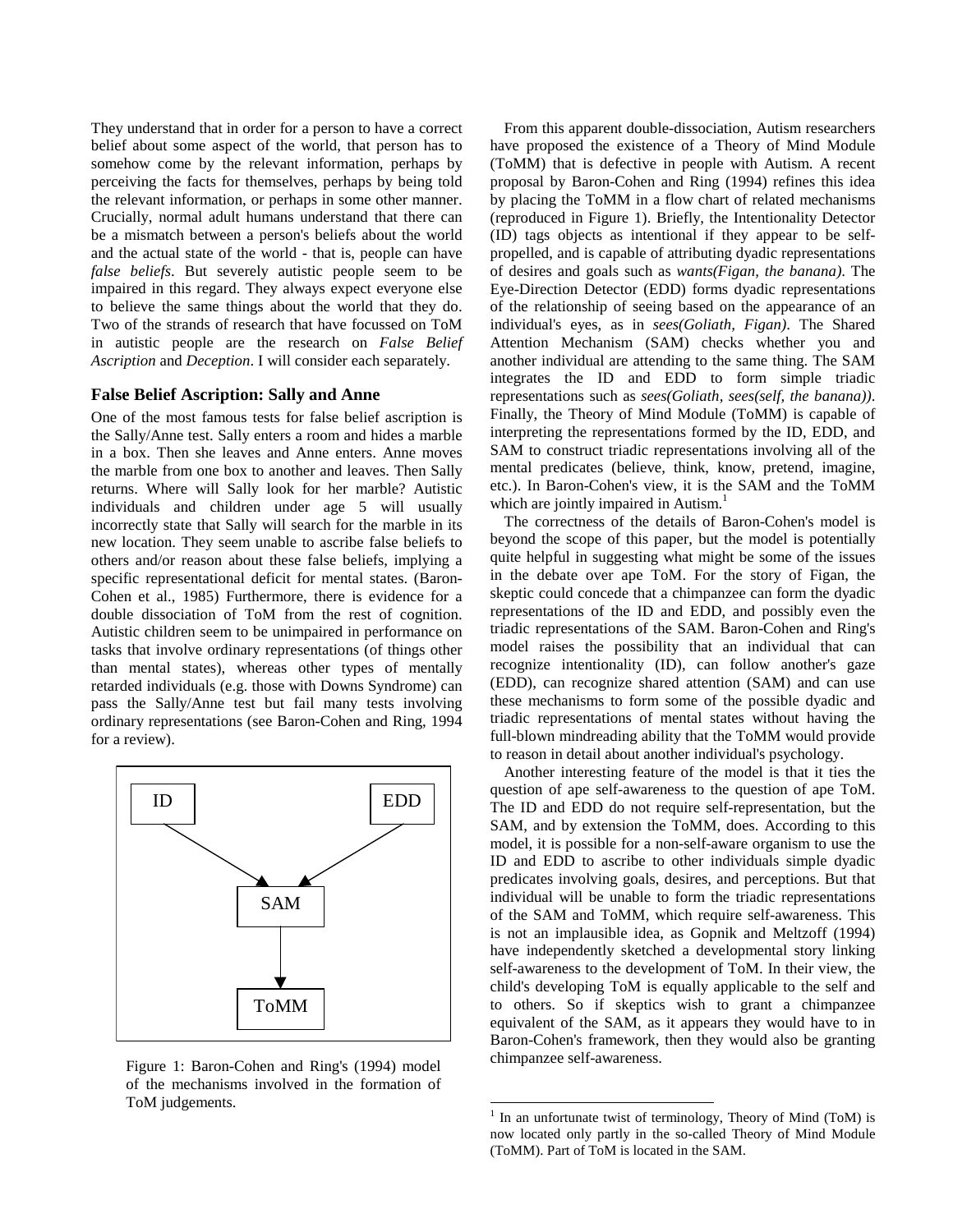### **Deception: The Penny and the Smarty Thief**

A separate strand of research on humans aims at investigating how children and autistic individuals are or are not able to use a ToM to engage in deceptive behavior. Understanding and intentionally exhibiting deceptive behavior involves more than just ascription of false belief. In deception, the agent is actively concealing the truth and/or actively misleading another individual. The agent must be able to reason about mental states well enough to realize what kinds of behavior will accomplish the desired deception. Deception is an intrinsically more difficult task than the ascription of false belief.

Sodian and Frith (1992) tested autistic, mentally retarded, and normal children for their ability to deceive another individual. In their task, the children are given some Smarties and are introduced to two puppet characters. One puppet is a friend who, if he finds their Smarties, will give them even more, and the other is a thief who, if he finds their Smarties, will steal them. The Smarties are then placed in a box that the children have been shown is capable of being locked. The box is closed but not locked and then one of the two puppets approaches. The experiment has two conditions. In the *deception* condition, the children are asked whether they will tell the puppet that the box is locked or unlocked, while in the *sabotage* condition they are given the choice of locking or not locking the box.

The rather incredible result of this study was that autistic children succeeded in obstructing the thief on the sabotage condition, but failed on the deception condition whereas normal and mentally retarded children successfully used both deception and sabotage to obstruct the thief. Autistic children understood the situation well enough to physically prevent the thief from taking the Smarties, but not well enough to lie to the thief and tell him that the box was locked. Physical obstruction of an opponent is within the grasp of autistic children, but *information obstruction*, designed to create false beliefs, is not.

A follow-up study was performed by Baron-Cohen (1992) to correct for the relatively high linguistic demands placed on the children in the Sodian and Frith experiment. In Baron-Cohen's experiment, the children play a pennyhiding game with the experimenter. The *hider* conceals the penny in one of his or her hands, and the *guesser* has to choose the correct hand. The revealing finding was that autistic children, when playing the role of the hider, failed by several measures to conceal the location of the penny from the guesser. They either failed to hide their hands while concealing the penny, left the hand without the penny open, or simply showed the guesser where the penny was significantly more often than normal and retarded controls. Note that they did "hide" the penny, in the sense that it was concealed in their hand, but they failed at what Baron-Cohen calls *information occlusion*. They left out the important parts of the routine that would make pennyhiding an interesting game.

# **Ape Theory of Mind**

Premack and Woodruff (1978, described in Premack and Dasser, 1991) conducted an experiment in which a female chimpanzee, named Sarah, was shown films of humans trying to solve problems. In one case a man was shown jumping up and down to try to reach some bananas. Sarah's task was to select from a series of photographs the one which showed the man solving the problem - in this case, the man standing on a chair to reach the fruit. The chimpanzee chose the correct picture on the first trial in almost all cases. Premack and Woodruff's original interpretation was that this task demonstrated chimpanzee ToM. The animal would have to perceive the human as "having the *intention* of getting the bananas, as *wanting* the bananas, as *trying* to get them" (Premack and Dasser, 1991, p259). However, this interpretation did not stand up to some of the challenges that were thrown at it, and Premack and Dasser now believe that all Sarah required to perform well was the perception of an agent attempting to solve a problem. In terms of the ToM model above, all the chimpanzee needed was the ID and possibly the EDD.

Gómez (1991) tells a very nice story about the development of the ability of a young gorilla to relate to people as intentional systems. The gorilla was tested repeatedly in a zoo nursery between the ages of 6 to 30 months. The task was to open a door by undoing a latch placed high up beyond her reach. The only other objects in the room were a box (which if the gorilla stood on it would enable her to reach the latch) and an adult human experimenter. By the end of the first year, the gorilla had figured out that she could move the box over to the door and climb on it to reach the latch. Very soon after this cognitive breakthrough, she began to use the human as a box, pushing and pulling roughly until he was near the door, and then climbing him to reach the latch. Finally, at about 18 months, the gorilla began communicating with the human. She would lead him gently by the hand over to the door (gently compared to the force she used during the "human as box" phase), where she would extend his hand towards the latch and repeatedly look from his eyes to the latch and back again as though asking him to open the door. The remarkable thing about this experiment was that it appeared to have captured the progression of a young gorilla from an autism-like state to one in which at least the ID, EDD, and SAM were fully functional. But once again, the enthusiastic interpretation may not hold up against a skeptical analysis. Gómez argues that the gorilla does not necessarily need any concept of mind or self to have learned how to use the attention of others to solve problems. So even the SAM is ruled out, but the behavior of the animal (leading rather than pushing the human, making eye contact, etc.) still seems to show at least the involvement of the ID and EDD. So both gorillas and chimpanzees are capable of attributing a simple form of intentionality, even if they don't have the full-blown ToM necessary to really understand what intentionality entails.

The two experiments above demonstrate one of the primary difficulties of research into ape ToM. There is no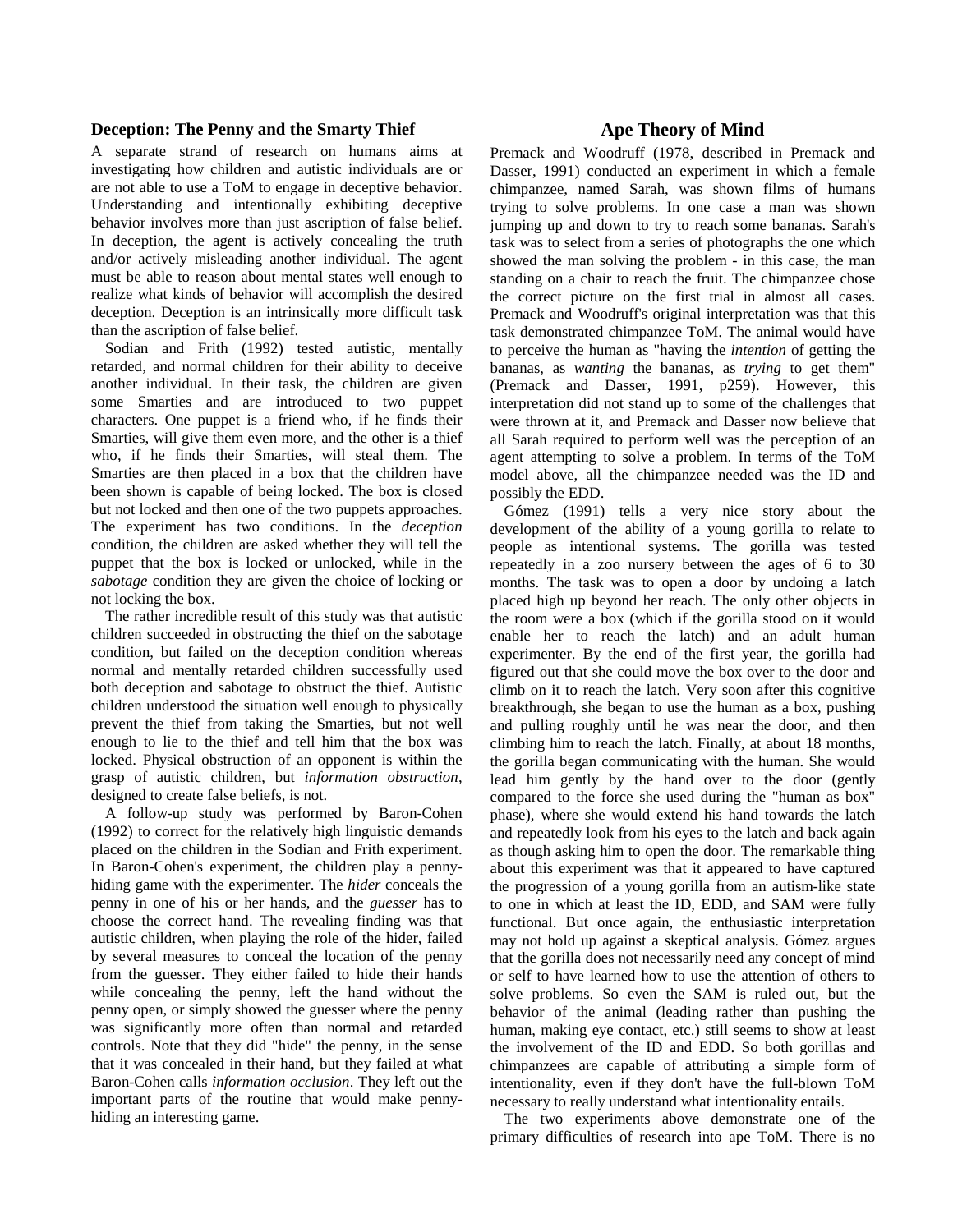doubt that apes do exhibit behavior that makes them seem like they have a ToM - the literature is packed with examples - but experimental attempts to tease out this ability tend not to stand up to criticisms from the skeptics. Nevertheless, there is a nagging feeling among many researchers that there is an ape ToM to be discovered. Consider the following dialog between Koko, a gorilla taught to communicate with simple sign language, and an experimenter.

Koko: THAT ME. (Pointing to a photo of a bird) Exp: Is that really you? Koko: KOKO GOOD BIRD Exp: I thought you were a gorilla. Koko: KOKO BIRD …

Exp: Can you fly? Koko: GOOD ("Good" can mean "yes") Exp: Show me. Koko: FAKE BIRD, CLOWN. (Koko laughs) Exp: You're teasing me. (Koko laughs.) What are you really? Koko: (Laughs, and after a minute signs:) GORILLA KOKO.

In this piece of dialog, reported by Patterson and Cohn (1994, p.285), Koko is clearly engaging in pretend play, a form of deception-like behavior reckoned by most researchers to require full-blown ToM mechanisms. Autistic children do not engage in pretend play (see Leslie, 1991). Unfortunately, even if Koko can be shown to have a ToM, any good skeptic will point out that we can't generalize from Koko to non-language-using apes.

# **False Belief Ascription**

The search continues for an experimental paradigm that will settle the question of ape theory of mind, with most laboratory work focussing on false belief ascription. One such set of experiments tested chimpanzees' abilities to discriminate between an experimenter with true beliefs and an experimenter with false beliefs. Povinelli (1994) describes experiments in which the subjects had to choose the correct container to receive food. The subjects are seated behind a glass screen and watch as an experimenter baits one of the containers. The room is arranged so that the chimp cannot see which one is being baited. There are two humans involved - a guesser and a knower. The knower either places the food herself, or watches the food being placed. The guesser either leaves the room during the process, or stands in the corner with a bag over his head. When the choices are presented, the knower points to the correct container and the guesser points to the wrong one. The subject has to understand that the guesser could not know the answer and choose the container indicated by the knower.

Rhesus monkeys and three-year-old children failed this task completely, choosing strategies such as always picking the same container, or a particular experimenter. Four-year-old children performed the task almost perfectly from the first trial on. But the chimpanzees were a mixed bag. Some of them "got" the task and selected the correct container most of the time over several weeks of testing, but some of them didn't get it at all. What do we make of results like this? Povinelli is not sure what to say, an uncertainty that is reflected in the title of his paper, "What chimpanzees (might) know about the mind." The two problems are: a) the poor performance of some chimpanzees, and b) nagging doubts about how the chimpanzees solved the task. One big problem with the experiment was that each animal was exposed to many trials over several weeks - ample time to learn a strategy such as, "don't pick the experimenter with the bag over his head". In fact, this is one side of the doubleedged sword of ape research. As Dennett (1988) points out, creative intelligence is hard to catch in the act - to be sure you've got it you need to have repetitions, but repetitive behavior is less likely to be the product of genuinely creative intelligence.

### **Deception**

The other edge of Dennett's sword is represented in the literature on tactical deception in apes, which focuses on anecdotes (albeit rigorously recorded anecdotes) of ape behavior in a naturalistic setting. Researchers such as Byrne and Whiten (1991) simply collect stories in which apes appear to be engaging in deception, and then analyze them to see what's really there. In almost all cases, a given behavior is seen once and never again which, as Dennett (1988) points out, is both the hallmark of creative intelligence and the bane of serious research. Almost all such one-off activities can be explained away in terms of learned production rules that have nothing to do with mental state representations.

One solution is just to collect enough stories until the weight of evidence seems overwhelming and then declare a conclusion. But Byrne and Whiten (rightly) refuse to accept anything so arbitrary. The one possibility they are left with is the recording of episodes in which the behavior cannot be explained away in production-rule terms. In their paradigm example, the chimpanzee Belle was repeatedly shown where food has been hidden, but repeatedly lost it to Rock, a highranking male. The behavior that ensued is recounted by Byrne and Whiten (1991, pp130-131):

- 1. Belle stopped uncovering food if Rock was around. She sat on it until Rock left.
- 2. Rock figured this out and if Belle sat in any one place for more than a few seconds, he shoved her aside and searched where she was sitting, obtaining the food.
- 3. Belle stopped sitting right on the food. She sat close instead.
- 4. Rock expanded the radius of his search around the area where Belle was sitting.
- 5. Belle eventually sat far away, waiting until Rock looked in the opposite direction before going for the food.
- 6. Rock feigned disinterest until Belle started to move somewhere. On some occasions, Rock started to wander off only to wheel around suddenly precisely as Belle was about to uncover some food.
- 7. Belle started to lead the group away from the food, then double back to get it while Rock searched the bogus area.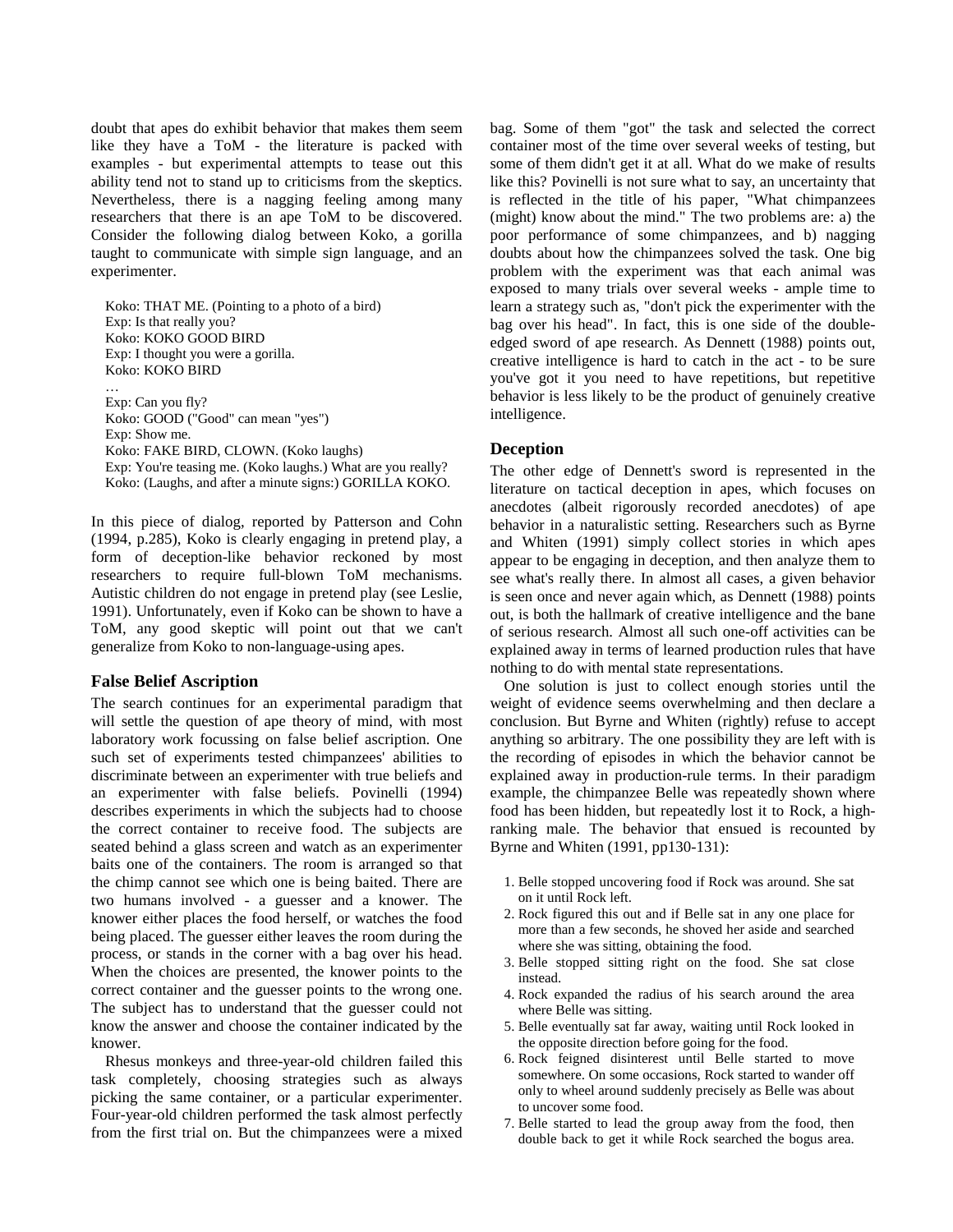In some trials, a single piece of food was hidden in a different place from the main pile, and Belle would lead Rock to the single piece before going for the big pile herself.

8. When Rock started to ignore the single piece and keep his eye on Belle, she had temper tantrums.

According to Byrne and Whiten, the key behavior here is item (6), where Rock seems savvy to Belle's deception, by appearing not to be interested but then wheeling around to catch Belle in the act. Byrne and Whiten claim that this cannot be convincingly captured in production rule terms. I think Byrne and Whiten are right that this behavior is difficult to explain without imputing ToM to Rock. But this is a weak form of argument at best. There is no *proof* that the behavior can't be accounted for any other way. This is a general problem with Byrne and Whiten's approach. A creative person could probably account for almost any single behavior in almost any way they wanted, given enough time. So the important issue remains very much a matter of opinion based on how plausible one finds the alternative explanations. Surely we can do better than this.

# **A Proposal from the Armchair**

There are basic methodological problems with Byrne and Whiten's anecdotal approach to deception. But could deceptive behavior be tested in a laboratory? Probably not. A game like penny-hiding is probably too uninteresting for an ape. Perhaps if the object was something of interest, such as a banana, the ape could be engaged. But what would motivate the ape to play the role of the hider? With the banana in hand, the most likely behavior would be to eat it straight away. The Smarty thief task was suspected of being too linguistically demanding for children, both for the verbal responses required and for the instructions that have to be understood. It is not very likely that the task could be explained to an ape, and we can't have them learn it by example since that would raise the possibility that they are learning regularities that have nothing to do with ToM.

The false belief ascription task that Povinelli tried on chimpanzees proved to be inconclusive, and furthermore there are always nagging doubts that with multiple trials the animals are learning to solve the problem in some other, less interesting way. A third problem with these kinds of studies is that they require the ape to apply it's ToM (if it has one) to human beings. Why should we assume that chimpanzees see humans as equivalent to other chimpanzees for ToM ascriptions? True, we appear similar, but there is no guarantee that the apes will all see the similarities that we do (imagine how alien we must look to rhesus monkeys!), and therefore if they have a ToM, there is no guarantee that it occurs to all of them to apply it consistently to humans. The only really "true" test for ape ToM would be one that tested their belief ascriptions to *other apes of the same species*.

So the experiment I am looking for has a number of characteristics. (1) It should not involve repetition. That means we want a one-shot task that would be performed on many animals. Ideally the task should be motivating enough for the apes that they perform it on the first trial. So pennyhiding is out, as are the "guesser and knower" tasks of Povinelli. (2) Actually, the experiment probably shouldn't involve a "task" at all in the traditional sense, since tasks have to be learned, and that implies repetition. (3) It should measure the apes' ToM of other apes, so all the actors, including any "experimenters" that are interacting with the apes must be of the same species. This condition rules out Povinelli's tasks a second time, unless we can train apes to put bags over their heads and pretend they know where the food is (and if we could do that, we wouldn't need to test for ToM!) Finally, (4) The task must be non-linguistic. If it requires explanation, which is usually the only way around trial-and-error repetitive learning, it's probably too complicated. Better yet, for an ape subject, we should probably not require communication of any kind. So the Smarty thief task is out, and so is the Sally/Anne task.

Or is it? Suppose we could play a chimpanzee a film made with chimpanzee actors, professionally produced using skilled trainers so that it looks as realistic as possible. We see three rooms on the screen, connected by closed doors. One chimp is in the left room (Sally), the other is in the right room (Anne). In the center room are two boxes with lids. Sally enters, places a banana in one of the boxes, and returns to the left room. While she is placing the banana, Anne opens the door slightly and peaks at what is going on. Once Sally is gone, Anne enters, moves the banana from one box to the other, then leaves again. Then Sally re-enters (we never lose sight of Sally, she just sits in the left room waiting) and goes straight over to the box with the banana, retrieves it and begins to eat it. Assuming our chimp subject has been paying attention, and assuming she has a theory of mind, how will she react? Presumably she will be surprised or excited - an emotional response that can be measured both behaviorally and by taking measurements of autonomic response. On the other hand, if Sally had gone to the original box and failed to find the banana, the subject's reaction should be different, since Sally is doing what would be expected given her belief state.

Here are some of the issues. (1) You can only show each ape one movie. Repeating one of the movies will habituate the ape and suppress the response. Showing both movies to a subject raises the possibility that any differential response to the second movie is a product of surface differences between the two. We need the chimps to be surprised, and surprised for the right reason. That means each subject gives you one data point for one of the two conditions, and that means we need lots of subjects - probably more than you would find in any one zoo or laboratory. This problem could be overcome by inter-laboratory cooperation, but the use of so many subjects raises a second issue.

(2) Individual chimps may have different reactions to the movies. Assuming they understand what's going on, some may find it funny, others may get angry on Sally's behalf, etc.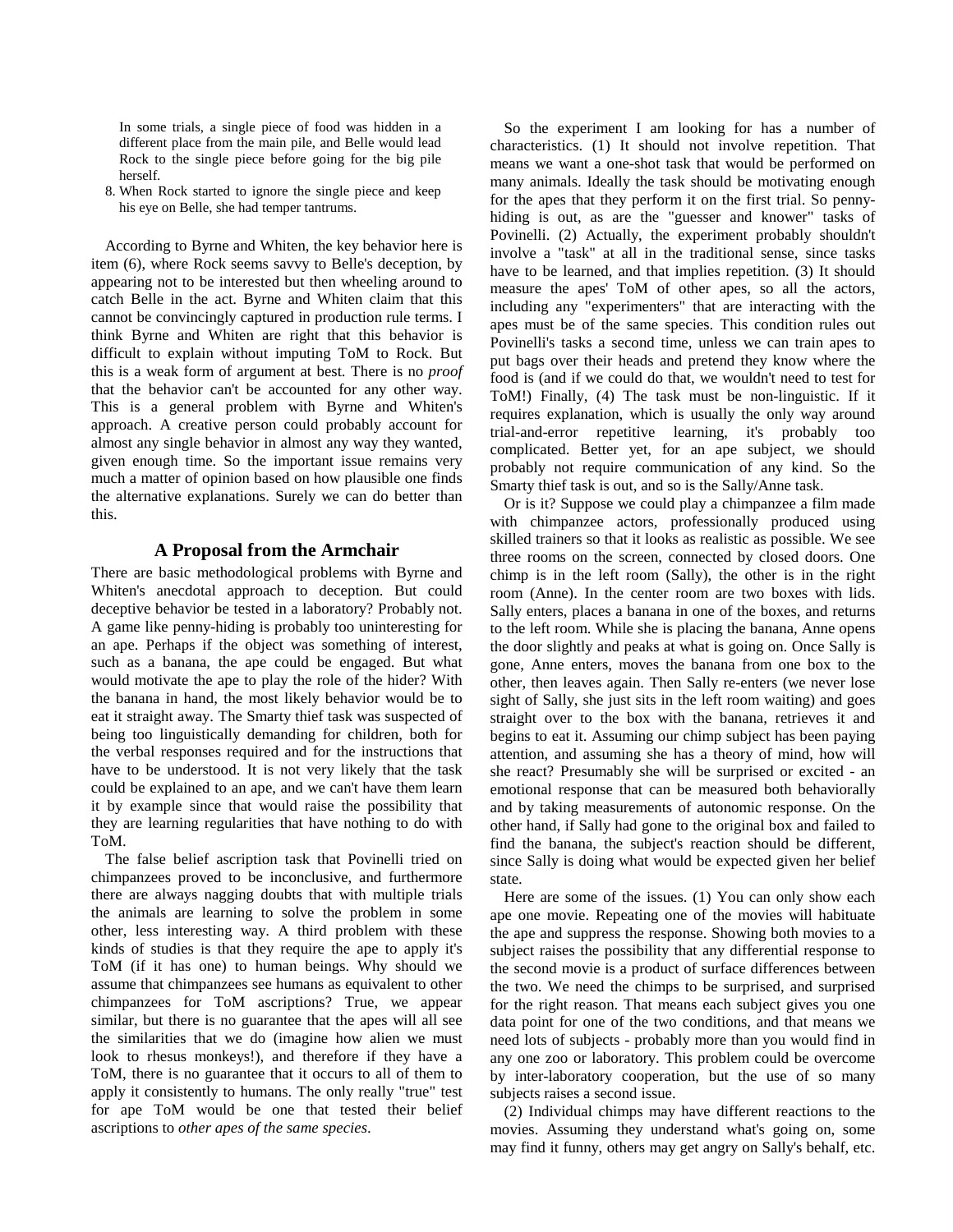But perhaps a baseline could be established by habituating the subjects to movies of chimpanzees entering rooms, performing various actions, leaving, re-entering, etc. After a while, the subject's responses would hopefully stabilize and then the test condition could be presented.

(3) There may be a problem convincing the apes to watch the movies at all. In order to ensure their attention, we need some motivation - perhaps a reward for watching movies attentively. This could be accomplished either by withholding the reward if the chimp was not constantly fixated on the screen, or perhaps by offering a choice of pictures and giving a reward for choosing the picture of an object that appeared in the preceding movie.

(4) There may be difficulties measuring and interpreting behavioral or autonomic responses. This is an issue that cannot be addressed from the armchair - it needs to be considered by the an ape researchers themselves. But I see no reason in principle why chimpanzee emotions could not be distinguished behaviorally, and I see no reason in principle why the habituation period mentioned in (2) could not also involve habituation to a blood pressure or skin conductance response machine.

(5) There is also the question of whether convincing Sally/Anne movies can be produced with animal actors. Again I don't know the answer to this question, but it seems possible from the armchair. I have no doubt that a movie that was convincing to humans could be produced, but this experiment requires a continuous action movie - no cuts or breaks in the action that might distract or confuse the subject. That means the important part of the production is the performance of the animal actors.

(6) Finally, before we even start with apes, we need to know whether this version of the Sally/Anne task would work on human children. First, will they notice the discrepancy on their own, or do they require special instructions to notice it? Secondly, what are the behavioral and autonomic manifestations of noticing the discrepancy? Performing the test on normal and autistic children would help establish indices to adapt and apply to the apes. But if the test does not work on humans, then the whole thing is a washout.

# **Final Words**

Research and speculation on ape theory of mind has been going on for at least 30 years, yet we seem no closer to a definitive theory than we were when it first began. In fact, given the weakening of the strong conclusions drawn early on, it almost seems like we've lost ground. Part of this is simply to do with the difficulty of animal experimentation in general and ape experiments in particular. Apes have their own minds (even if they don't know it) They need to be convinced to participate in experiments, oriented to the relevant parts of the tasks, and usually trained to perform them. This paradigm undermines our ability to clearly document acts of creative intelligence. On the other hand, if we just wait for isolated acts of folk psychological brilliance, we end up with a bunch of stories that with a little imagination can be explained away. The proposal in this paper is in a way a combination of the two paradigms - it is the statistical study of single anecdotes. The main advantage of studying emotional response is that we don't have to train the animals. If the experimental method is defined carefully enough, it could be almost as good as if we had explicitly asked the animals "which box will Sally look in?" The disadvantage is that differences in individual chimpanzee personality, combined with the large numbers of animals required, may make the experiment quite difficult and costly to carry out.

### **References**

- Baron-Cohen, Simon (1992). Out of sight or out of mind? Another look at deception in autism. *Journal of Child Psychology and Psychiatry*. 33(7): 1141-1155.
- Baron-Cohen, Simon, Leslie, A. M. and Frith, Uta (1985). Does the autistic child have a 'theory of mind'? *Cognition*. 21:37-46.
- Baron-Cohen, Simon and Ring, Howard (1994). A model of the mindreading system: neuropsychological and neurobiological perspectives. In Charlie Lewis, Peter Mitchell et al. (Eds.) *Children's early understanding of mind: Origins and development*. (pp. 183-207) Hove, England: Lawrence Erlbaum Associates, Inc.
- Byrne, Richard W. and Andrew Whiten (1991). Computation and Mindreading in Primate Tactical Deception. In Andrew Whiten (Ed.) *Natural Theories of Mind*. (pp. 127- 141) Oxford: Blackwell.
- Dennett, Daniel C. (1988). Why creative intelligence is hard to find: a commentary on Whiten and Byrne. *Behavioral and Brain Sciences*. 11(2):253.
- Gómez, Juan Carlos (1991). Visual behaviour as a window for reading the mind of others in primates. Andrew Whiten (Ed.) *op cit.* (pp. 195-207).
- Goodall, Jane (1988). *In the Shadow of Man: Revised Edition*. London: Phoenix Giants.
- Gopnik, Alison and Meltzoff, Andrew N. (1994). Minds, bodies, and persons: young children's understanding of the self and others as reflected in imitation and theory of mind research. In Sue Taylor Parker, Robert W. Mitchell, and Maria L. Boccia (Eds.) *Self-awareness in Animals and Humans*. (pp. 166-186). Cambridge University Press.
- Leslie, Alan (1991). The theory of mind impairment in autism: evidence for a modular mechanism of development? Andrew Whiten (Ed.) *op cit*. (pp. 63-78).
- Povinelli, Daniel J. (1994). What chimpanzees (might) know about the mind. In Richard W. Wrangham, W. C. McGrew, Frans B. M. de Waal and Paul G. Heltne (Eds.) *Chimpanzee Cultures*. (pp. 285-299). London: Harvard University Press.
- Premack, D. G. and Dasser, V. (1991). Perceptual origins and conceptual evidence for theory of mind in apes and children. Andrew Whiten (ed.) *op cit.* (pp. 253-266).
- Premack, D. G. and Woodruff, G. (1978). Does the chimpanzee have a theory of mind? *Behavioral and Brain Sciences*. 1:515-526.